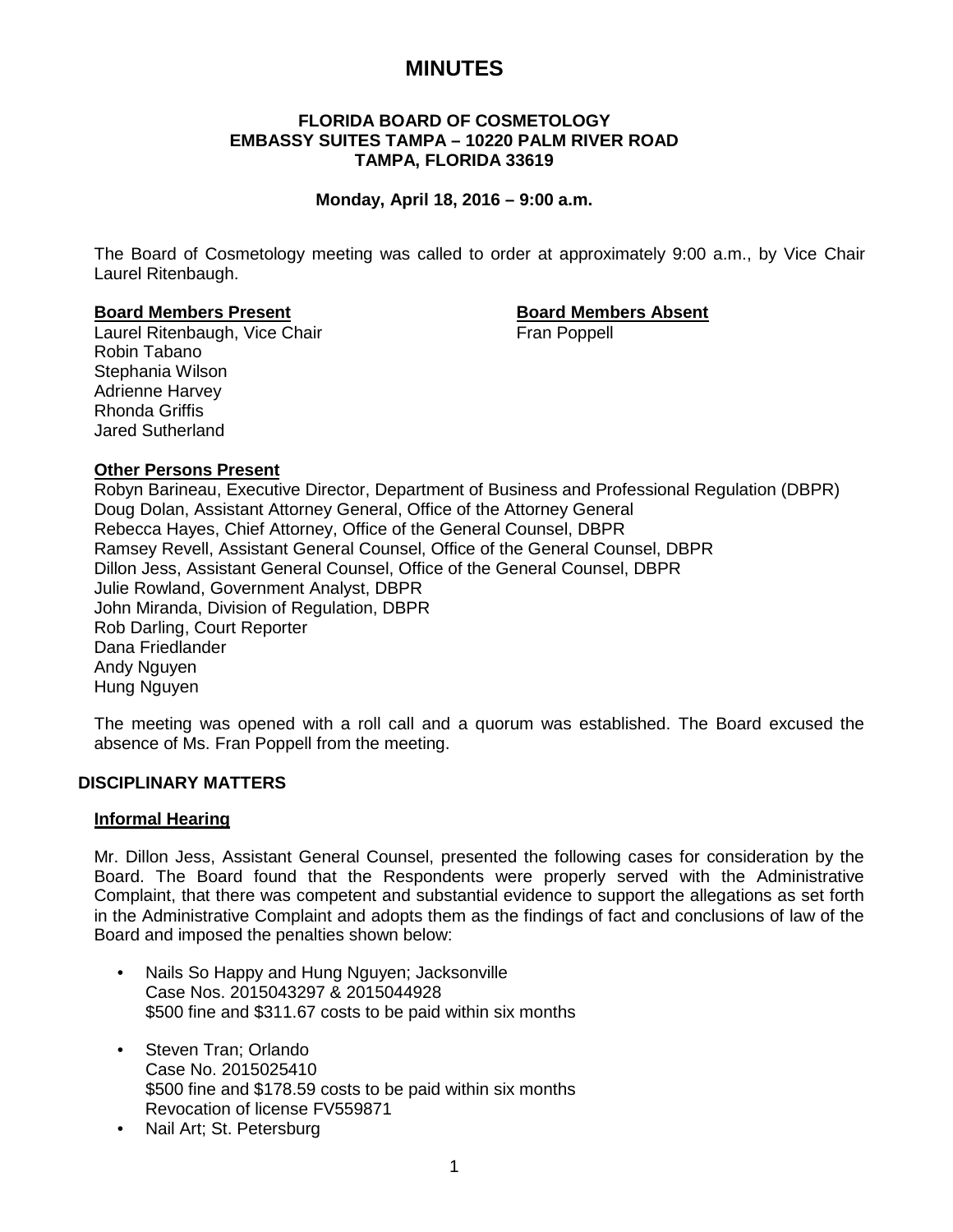Case No. 2015043130 \$500 fine and \$85.75 costs to be paid within six months Revocation of license CE9990044

- Alfredo Diaz; Lake Mary Case No. 2014035507 \$500 fine and \$485.04 costs to be paid within six months Revocation of license CL1220024
- Nails Spa & Beyond; Orange Park Case No. 2015049271 \$500 fine and \$155.94 costs to be paid within six months

## **Motion for Waiver of Rights and Final Order**

Mr. Jess presented the following cases for consideration by the Board. The Board found that the Respondents were properly served with the Administrative Complaint, the Respondents failed to respond within 21 days thereby waiving their right to elect a hearing in this matter, that the Board accept the allegations as stated in the Administrative Complaint and adopt them as the findings of fact and conclusions of law of the Board and imposed the penalties shown below:

- Gary Whisler Jr.; Pensacola Case No. 2015046722 \$500 fine and \$79.21 costs to be paid within six months
- Tuscany Spa & Salon and Trien Pham; Jupiter Case Nos. 2015028578 & 2015029212 \$550 fine and \$219.24 costs to be paid within six months Suspension of licenses CE9976663 and FV551078 for 15 days or until successful re-inspection
- Juniors Barbershop & Co. and Stephen Vitiello; Jupiter Case Nos. 2015017881 & 2015021938 \$200 fine and \$279.40 costs to be paid within six months
- Spa International; Deerfield Beach Case No. 2015042103 \$300 fine and \$44.85 costs to be paid within six months
- Latovia Edgecombe; Key West Case No. 2014041178 \$500 fine and \$184.72 costs to be paid within six months Revocation of license FV9588427
- Molly McGee; Orlando Case No. 2014041196 \$500 fine and \$128.37 costs to be paid within six months Revocation of license CL1242475
- Yiset Alvarez; Kissimmee Case No. 2015005029 \$500 fine and \$491.70 costs to be paid within six months Revocation of license CL1245917
- Cenophat Smith; Delray Beach Case No. 2015022371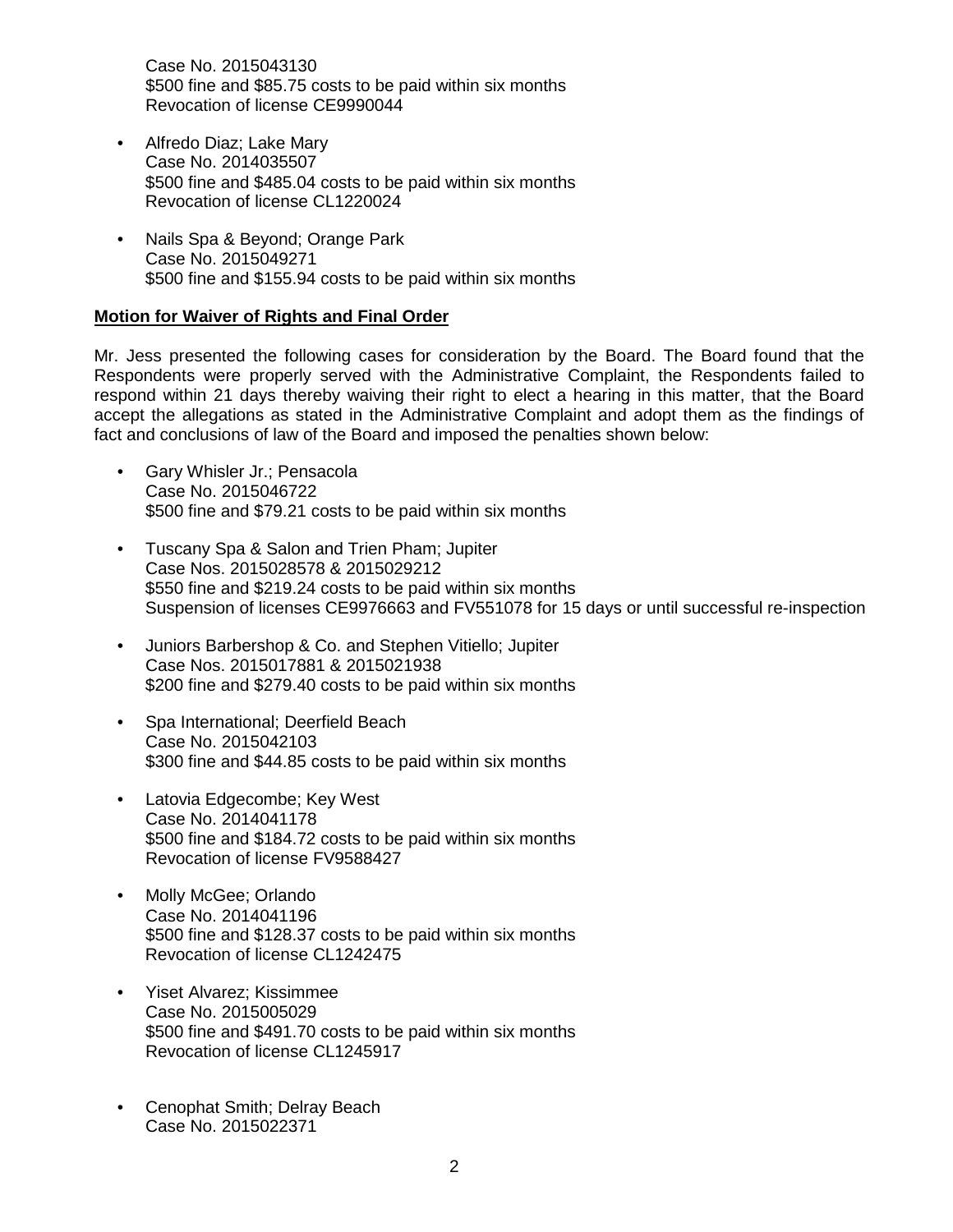Mr. Jess requested that this case be pulled from the agenda

- Hair Salon Surprise; Delray Beach Case No. 2015022388 \$500 fine and \$143.78 costs to be paid within six months
- Samayra Nail Spa; St. Petersburg Case No. 2015046204 \$500 fine and \$79.02 costs to be paid within six months

## **Settlement Stipulation**

Mr. Jess presented the following cases for consideration by the Board. The Board moved to adopt the Stipulation of the parties as the Board's final action in this matter and incorporate it and all of its terms into a final order and imposed the penalties shown below:

- Sue's Nail; Pembroke Pines Case No. 2015039092 \$500 fine and \$234.35 costs to be paid within six months
- La Biotique; Oak Brook, Illinois Case No. 2015040932 \$250 fine and \$180.38 costs to be paid within six months
- NY Nails & Spa; Fleming Island Case No. 201504306 \$500 fine and \$229.03 costs to be paid within six months
- Paris Nails & Hair; Sanford Case No. 2015023772 \$500 fine and \$168.10 costs to be paid within six months
- Tammy Nails and Nha Nguyen; Palm Bay Case Nos. 2015034332 & 2015037038 \$250 fine and \$300.91 costs to be paid within six months
- Secret Nails & Day Spa; Jacksonville Case No. 2015050714 \$500 fine and \$98.93 costs to be paid within six months

## **Department Attorney Report**

Mr. Jess informed the Board that as of April 16, 2016, there were 104 open cosmetology cases in the legal section.

## **APPLICATIONS**

## **Hair Braiding Courses**

## NatralSense Designs – Classroom

After review, Ms. Adrienne Harvey moved to deny the course based on the course content being outside the scope of practice of a hair braiding registration, and outdated references. Ms. Robin Tabano seconded the motion and the motion passed unanimously. Salon Life – Classroom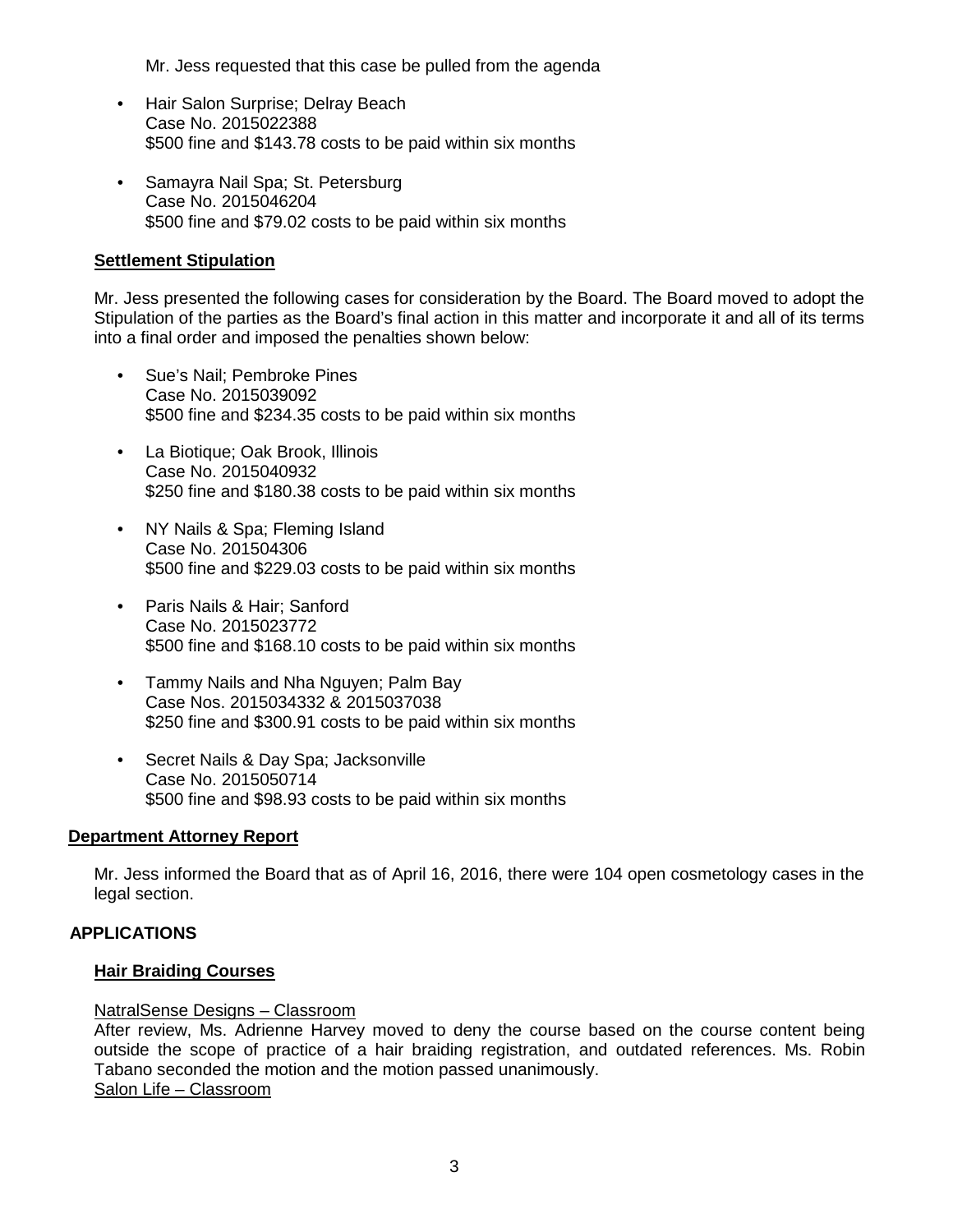After review, Vice Chair Ritenbaugh moved to deny the course based on the course content being outside the scope of practice of a hair braiding registration. Ms. Tabano seconded the motion and the motion passed unanimously.

## Annshellay Health Spa and Fitness – Classroom

After review, Vice Chair Ritenbaugh moved to deny the course based on outdated references and incorrect disinfection procedures. Ms. Tabano seconded the motion and the motion passed unanimously.

## Wooten's Beauty Salon – Classroom

After review, Ms. Tabano moved to approve the course with the following contingency: strike references to the use of tools that are outside the scope of practice of a hair braiding registration. The corrections must be submitted to the Executive Director within 30 days of the date of the order for approval. Ms. Harvey seconded the motion and the motion passed unanimously.

#### Wooten's Beauty Salon – Classroom

After review, Vice Chair Ritenbaugh moved to approve the course with the following contingency: strike references to the use of tools that are outside the scope of practice of a hair braiding registration. The corrections must be submitted to the Executive Director within 30 days of the date of the order for approval. Ms. Tabano seconded the motion and the motion passed unanimously.

#### Team Jumbo Enterprises – Classroom

After review, Ms. Tabano moved to deny the course based on the course content being outside the scope of practice of a hair braiding registration, outdated references, and incorrect disinfection procedures. Ms. Rhonda Griffis seconded the motion and the motion passed unanimously.

#### Adonais Beauty School – Classroom

After review, Ms. Tabano moved to deny the course based on the course content being outside the scope of practice of a hair braiding registration, and incorrect references. Ms. Harvey seconded the motion and the motion passed unanimously.

## Ms. Sharon's Hair & Nails of Elegance – Classroom

After review, Vice Chair Ritenbaugh moved to deny the course based on the course content being outside the scope of practice of a hair braiding registration. Ms. Harvey seconded the motion and the motion passed unanimously.

## Infinite Beauty and Beyond – Classroom

After review, Vice Chair Ritenbaugh moved to deny the course based on grammatical errors, and lack of references. Ms. Harvey seconded the motion and the motion passed unanimously.

## **Hair Wrapping Courses**

## NatralSense Designs – Classroom

After review, Vice Chair Ritenbaugh moved to deny the course based on the course content being outside the scope of practice of a hair wrapping registration, incomplete course materials, and incorrect disinfection procedures. Ms. Harvey seconded the motion and the motion passed unanimously.

## Ga La Car Beauty & Styles Workshops – Classroom

After review, Ms. Tabano moved to deny the course based on outdated references, and incorrect references. Ms. Harvey seconded the motion and the motion passed unanimously.

## **Body Wrapping Courses**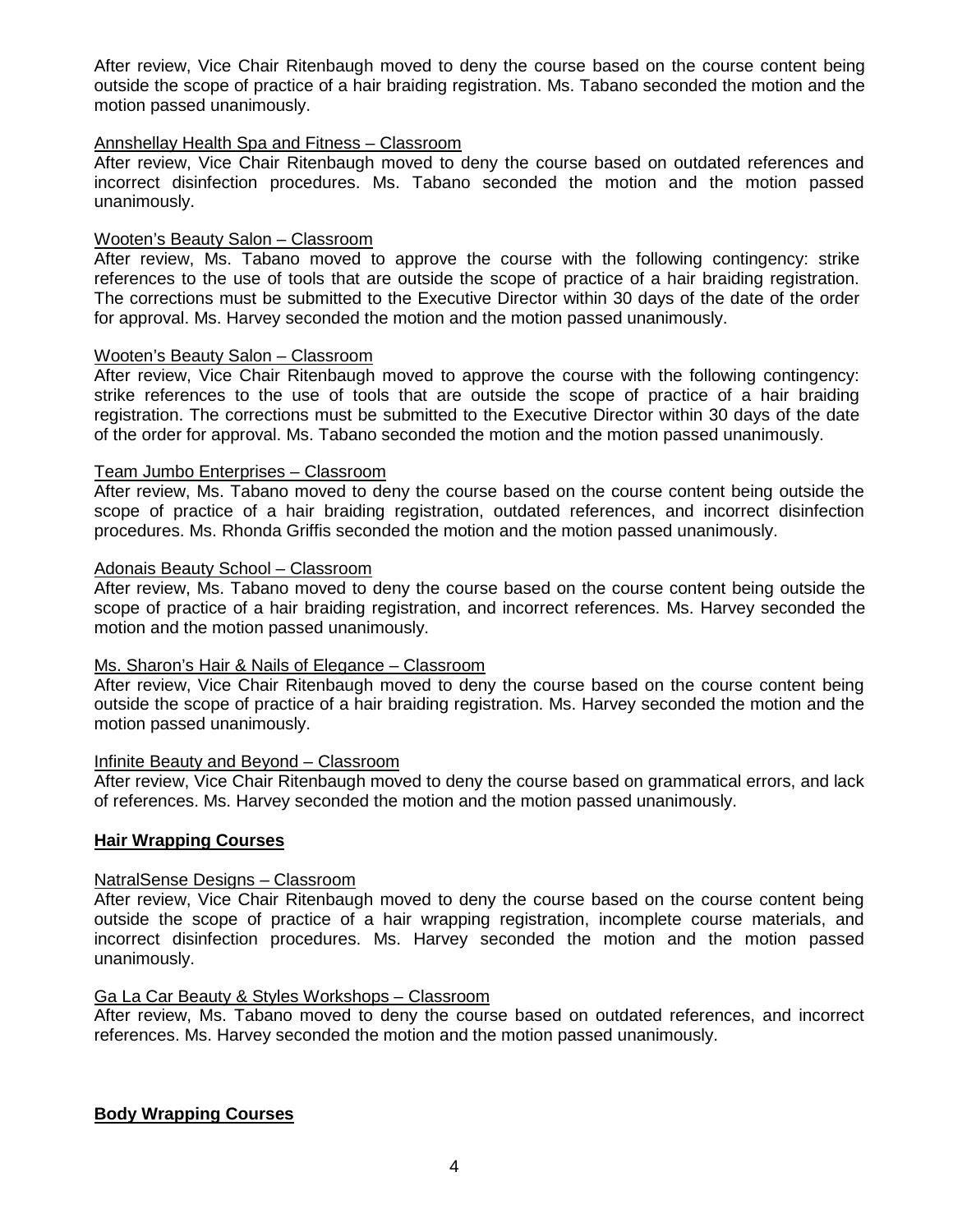## Universal Vocational Institute – Classroom

After review, Vice Chair Ritenbaugh moved to approve the course with the following contingencies: strike all references to "weight loss" and "fat reduction". The corrections must be submitted to the Executive Director within 30 days of the date of the order for approval. Ms. Harvey seconded the motion and the motion passed unanimously.

## Heloisa Melo – Classroom

After review, Ms. Tabano moved to deny the course based on the course being outside the scope of practice of a body wrapping registration, and incorrect references. Ms. Harvey seconded the motion and the motion passed unanimously.

## **Continuing Education Courses**

## MiladyPro – Razor Cutting: One Length 1 Hour Internet

After review, Ms. Tabano moved to approve the course. Ms. Griffis seconded the motion and the motion passed unanimously.

## MiladyPro – Make More Money With Service 1 Hour Internet

After review, Ms. Tabano moved to approve the course. Ms. Griffis seconded the motion and the motion passed unanimously.

## MiladyPro – Infection Control 4 Hour Internet

After review, Ms. Tabano moved to approve the course. Ms. Griffis seconded the motion and the motion passed unanimously.

## MiladyPro – Razor Cutting: Classic Long Layer 1 Hour Internet

After review, Ms. Tabano moved to approve the course. Ms. Griffis seconded the motion and the motion passed unanimously.

## MiladyPro – Razor Cutting: Bob With Graduation 1 Hour Internet

After review, Ms. Tabano moved to approve the course. Ms. Griffis seconded the motion and the motion passed unanimously.

## MiladyPro – Make More Money With Clients 1 Hour Internet

After review, Ms. Tabano moved to approve the course. Ms. Griffis seconded the motion and the motion passed unanimously.

## MiladyPro – Make More Money With Marketing 1 Hour Internet

After review, Ms. Tabano moved to approve the course. Ms. Griffis seconded the motion and the motion passed unanimously.

## MiladyPro – Make More Money With Retail 1 Hour Internet

After review, Ms. Tabano moved to approve the course. Ms. Griffis seconded the motion and the motion passed unanimously.

## MiladyPro – Men's Haircutting 1 Hour Internet

After review, Ms. Tabano moved to approve the course. Ms. Griffis seconded the motion and the motion passed unanimously.

## Florida Academy – Holistic Esthetics 8 Hour Classroom

After review, Ms. Tabano moved to deny the course based on the course being outside the scope of practice of Board of Cosmetology licensees. Ms. Harvey seconded the motion and the motion passed unanimously.

## Florida Academy – Reflection-Ology 8 Hour Classroom

After review, Vice Chair Ritenbaugh moved to deny the course based on incomplete course materials. Ms. Harvey seconded the motion and the motion passed unanimously.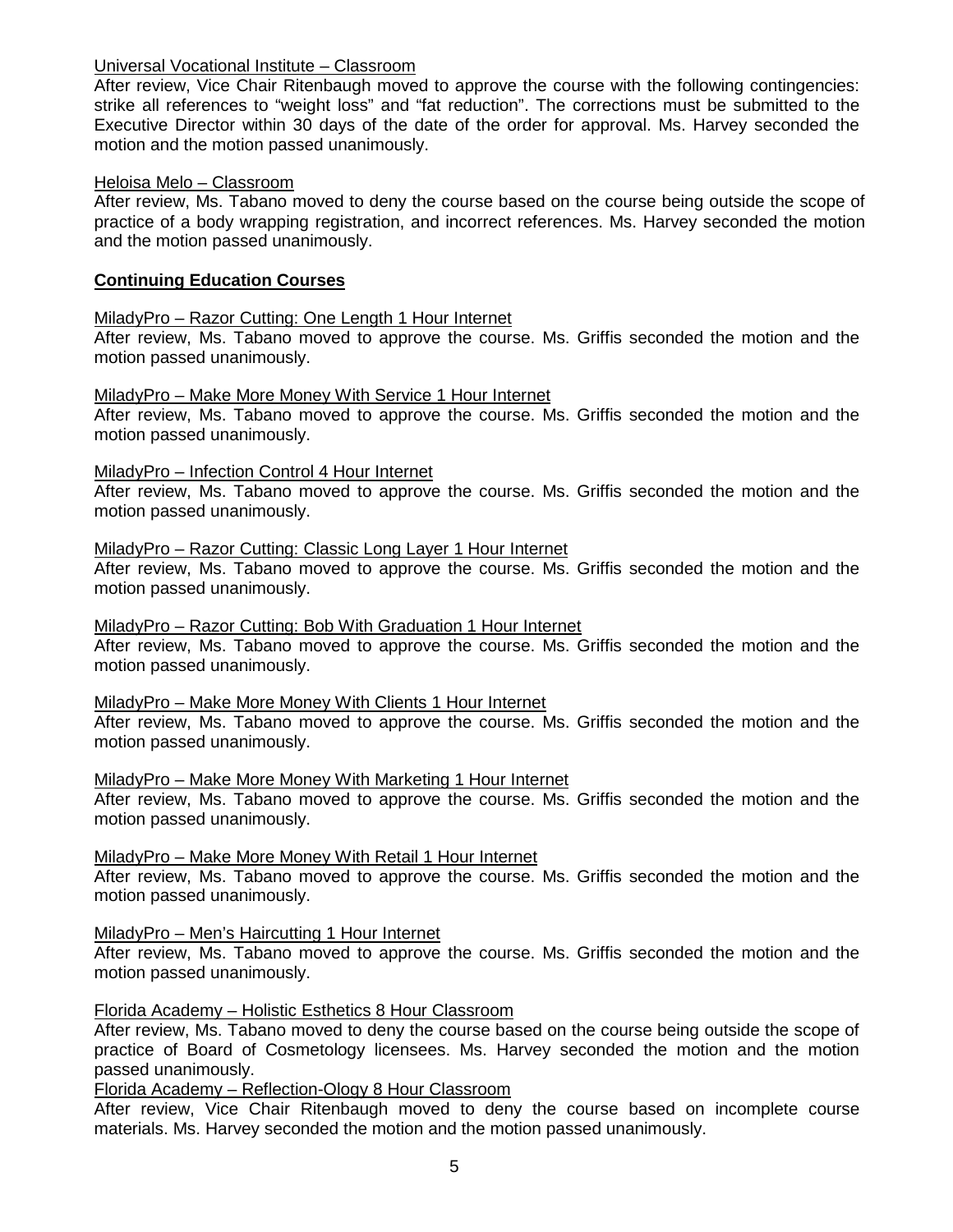## Michael L. Stahl – Sanitation and Sterilization 3 Hour Classroom

After review, Ms. Griffis moved to approve the course with the following contingency: strike references to "MSDS" and replace with "SDS". The corrections must be submitted to the Executive Director within 30 days of the date of the order for approval. Ms. Harvey seconded the motion and the motion passed unanimously.

## Michael L. Stahl – Sanitation and Sterilization 3 Hour Correspondence

After review, Ms. Griffis moved to approve the course with the following contingency: strike references to "MSDS" and replace with "SDS". The corrections must be submitted to the Executive Director within 30 days of the date of the order for approval. Ms. Harvey seconded the motion and the motion passed unanimously.

## Michael L. Stahl – Sanitation and Sterilization 3 Hour Internet

After review, Ms. Griffis moved to approve the course with the following contingency: strike references to "MSDS" and replace with "SDS". The corrections must be submitted to the Executive Director within 30 days of the date of the order for approval. Ms. Harvey seconded the motion and the motion passed unanimously.

## Monique Cosmetique – Airbrush Makeup Techniques 4 Hour Internet

After review, Ms. Tabano moved to approve the course. Ms. Harvey seconded the motion and the motion passed unanimously.

## Health and Beauty Institute of America – Initial HIV/AIDS 4 Hour Correspondence

After review, Ms. Tabano moved to approve the course with the following contingency: add source dates to course materials. The corrections must be submitted to the Executive Director within 30 days of the date of the order for approval. Ms. Harvey seconded the motion and the motion passed unanimously.

## Coecontinuingeducation.com – Continuing Education 16 Hour Internet

After review, Ms. Tabano moved to deny the course based on incorrect references, outdated references, no reference dates, and inappropriate language. Ms. Harvey seconded the motion and the motion passed unanimously.

## Coecontinuingeducation.com – Continuing Education 16 Hour Correspondence

After review, Ms. Tabano moved to deny the course based on incorrect references, outdated references, no reference dates, and inappropriate language. Ms. Harvey seconded the motion and the motion passed unanimously.

## Global Trichology – Intro to Trichology 4 Hour Internet

Ms. Shirley Wiggs was present for the meeting. After review, Ms. Tabano moved to approve the course with the following contingency: add missing reference dates. Ms. Harvey seconded the motion and the motion passed unanimously.

## Paragon CET – CE for Florida Salon Professionals 16 Hour Internet

Ms. Dana Friedlander was present for the meeting. After review, Ms. Harvey moved to approve the course with the following contingencies: strike "MSDS" and replace with "SDS", and update reference dates. The corrections must be submitted to the Executive Director within 30 days of the date of the order for approval. Ms. Tabano seconded the motion and the motion passed unanimously.

## Paragon CET – CE for Florida Salon Professionals 16 Hour Internet

Ms. Friedlander was present for the meeting. After review, Ms. Griffis moved to approve the course with the following contingencies: strike "MSDS" and replace with "SDS", and update reference dates.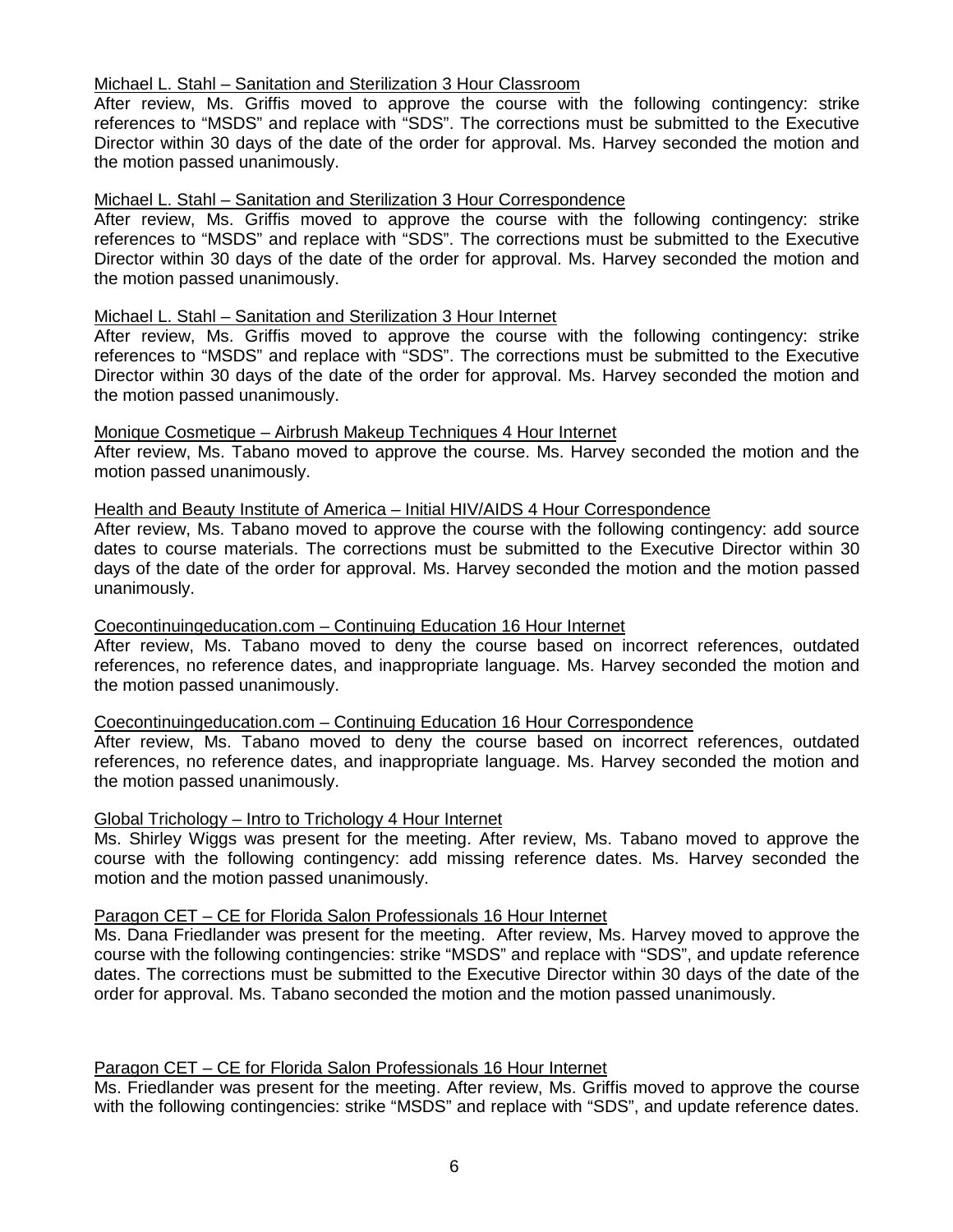The corrections must be submitted to the Executive Director within 30 days of the date of the order for approval. Ms. Tabano seconded the motion and the motion passed unanimously.

## Paragon CET – CE for Florida Salon Professionals 16 Hour Correspondence

Ms. Friedlander was present for the meeting. After review, Ms. Tabano moved to approve the course with the following contingencies: strike "MSDS" and replace with "SDS", and update reference dates. The corrections must be submitted to the Executive Director within 30 days of the date of the order for approval. Ms. Griffis seconded the motion and the motion passed unanimously.

## Paragon CET – CE for Florida Salon Professionals 16 Hour Correspondence

Ms. Friedlander was present for the meeting. After review, Ms. Griffis moved to approve the course with the following contingencies: strike "MSDS" and replace with "SDS", and update reference dates. The corrections must be submitted to the Executive Director within 30 days of the date of the order for approval. Ms. Tabano seconded the motion and the motion passed unanimously.

## Cinderella Hair Extensions – Hair Extensions 16 Hour Classroom

After review, Ms. Harvey moved to approve the course with the following contingency: update Pivot Point reference. The correction must be submitted to the Executive Director within 30 days of the date of the order for approval. Ms. Tabano seconded the motion and the motion passed unanimously.

## Cinderella Hair Extensions – Hair Extensions 8 Hour Classroom

After review, Ms. Harvey moved to approve the course with the following contingency: update Pivot Point reference. The correction must be submitted to the Executive Director within 30 days of the date of the order for approval. Ms. Tabano seconded the motion and the motion passed unanimously.

## Cinderella Hair Extensions – Intro To Hair Extensions 2 Hour Classroom

After review, Ms. Tabano moved to approve the course with the following contingency: update Pivot Point reference. The correction must be submitted to the Executive Director within 30 days of the date of the order for approval. Ms. Harvey seconded the motion and the motion passed unanimously.

## **OTHER BUSINESS**

## **Board Attorney Report**

Rule 61G5-20.008, Florida Administrative Code – Employment of Applicants for Licensure as a Cosmetologist Prior to Licensure; Employment of Applicants for Registration as a Specialist Prior to **Registration** 

The Board will further discuss the proposed draft language at the July 2016 meeting.

Rule 61G5-20.002(3)(a), Florida Administrative Code – Salon Requirements The Board will further discuss the proposed draft language at the July 2016 meeting.

Rule 61G5-24.020, Florida Administrative Code – Special Assessment Fee

The Board agreed that this rule should be repealed and that the repeal would have no negative impact on small business.

Rule 61G5-24.002, Florida Administrative Code – Original Cosmetology Licensure Fee, Cosmetologist Examination and Endorsement Fees, Initial Specialist Registration, Application and Endorsement Fees

The Board agreed that this rule should be opened for development. They also agreed that there would be no negative impact on small business nor would there likely be any increase in regulatory costs in excess of \$200,000 in the aggregate within one year after implementation.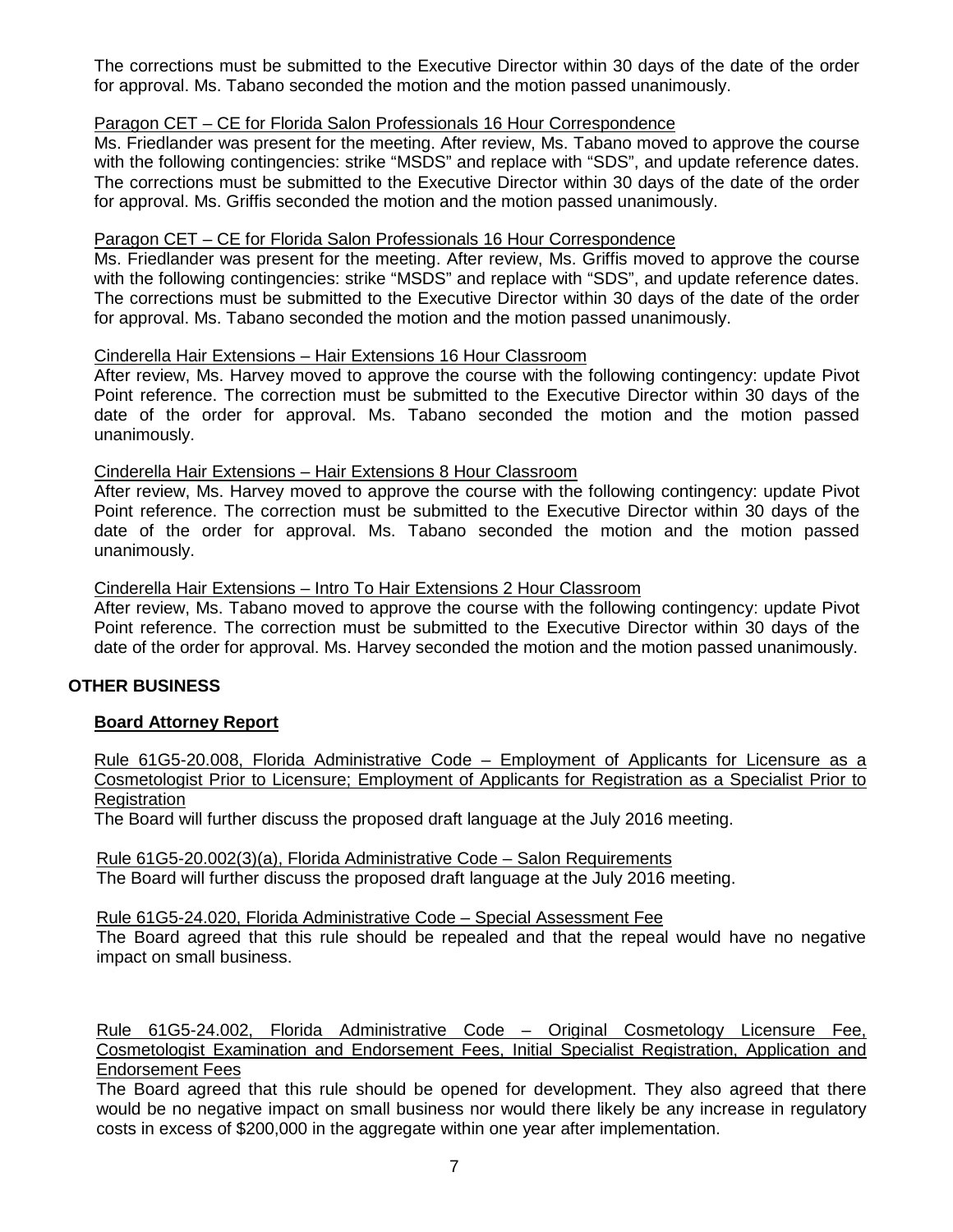## Rule 61G5-24.006, Florida Administrative Code – Cosmetology Reexamination Fee

The Board agreed that this rule should be opened for development. They also agreed that there would be no negative impact on small business nor would there likely be any increase in regulatory costs in excess of \$200,000 in the aggregate within one year after implementation.

## Anti-Trust Presentation

Mr. Doug Dolan, Board Counsel, gave a presentation on Anti-Trust and how it relates to the Board following the North Carolina Board of Dental Examiners v. FTC ruling. The presentation provided background information on the case, the FTC's guidelines in response to the ruling, possible implications of the ruling, and possible changes that may arise in the State of Florida.

## **ADJOURNMENT**

There being no further business, the meeting was adjourned at approximately 2:00 p.m.

## **Tuesday, April 19, 2016**

The Board of Cosmetology meeting was called to order at approximately 9:00 a.m., by Vice Chair Ritenbaugh.

**Board Members Present**<br> **Example 20 Example 20 Example 20 Example 20 Eran Poppell**<br> **Board Members Absent** Laurel Ritenbaugh, Vice Chair Robin Tabano Adrienne Harvey Rhonda Griffis Stephania Wilson Jared Sutherland

## **Other Persons Present**

Robyn Barineau, Executive Director, Department of Business and Professional Regulation (DBPR) Doug Dolan, Assistant Attorney General, Office of the Attorney General Rebecca Hayes, Chief Attorney, Office of the General Counsel, DBPR Ramsey Revell, Assistant General Counsel, Office of the General Counsel, DBPR Dillon Jess, Assistant General Counsel, Office of the General Counsel, DBPR Julie Rowland, Government Analyst, DBPR Rob Darling, Court Reporter Simone Moss Janet Zinn Suzanne Wart Yolanda Cazares

The meeting was opened with a roll call and a quorum was established.

## **APPROVAL OF MINUTES**

The Board approved the minutes from the November 20, 2015, Board meeting.

## **APPLICATIONS**

## **Licensure Applications**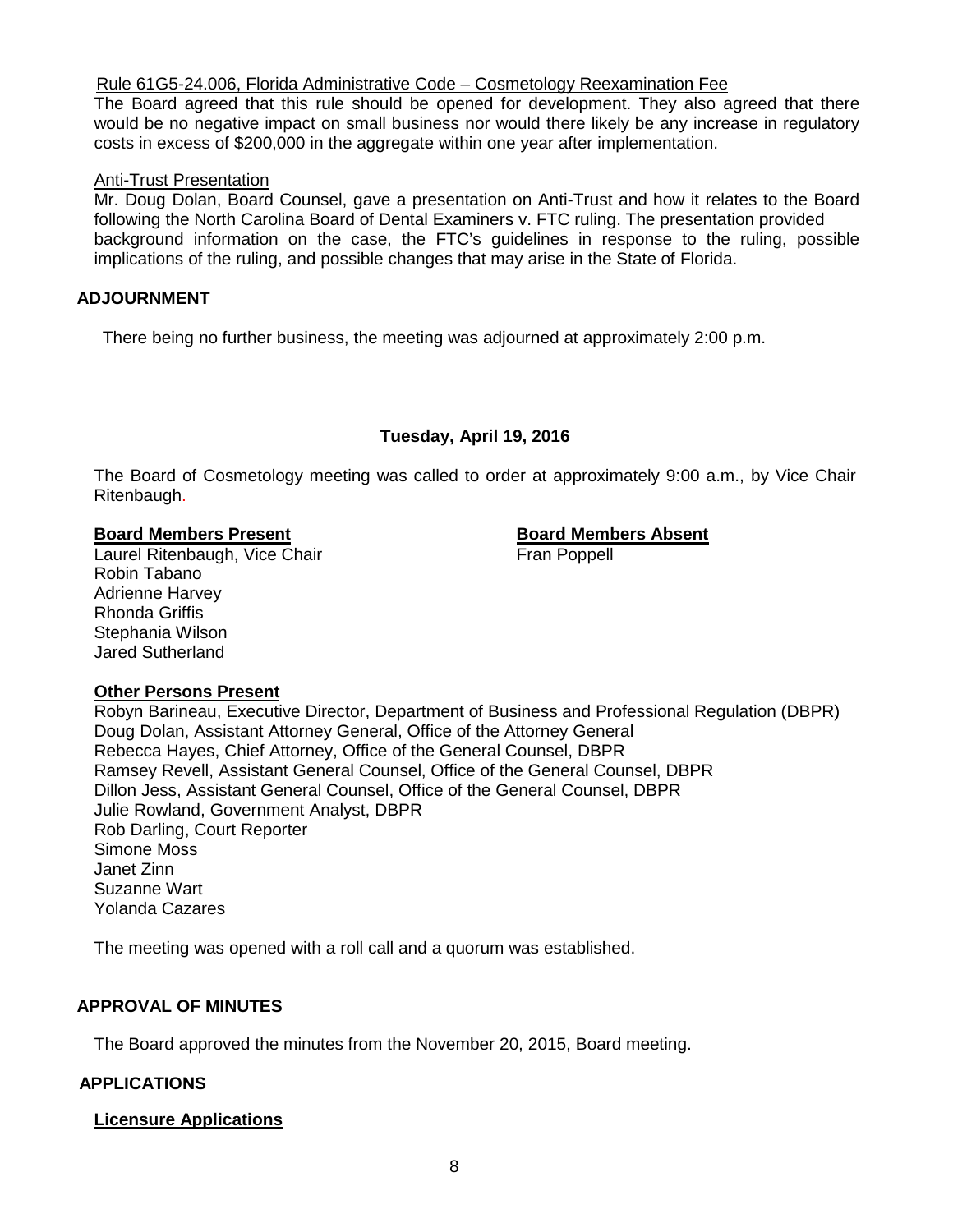## **Initial Review**

## Suzanne Wart / New York

Ms. Wart was present for the meeting and was sworn in by the Court Reporter. After review, Ms. Harvey moved to approve the application. Mr. Jared Sutherland seconded the motion and the motion passed unanimously.

#### Simone Moss / United Kingdom

Ms. Moss was present for the meeting and was sworn in by the Court Reporter. After review, Ms. Tabano moved to approve the application. Ms. Griffis seconded the motion and the motion passed unanimously.

#### Tammy Thanh Bui / California

Ms. Bui was not present for the meeting. After review, Ms. Harvey moved to deny the application based on unverifiable documentation. Ms. Tabano seconded the motion and the motion passed unanimously.

#### Janet Zinn / United Kingdom

Ms. Zinn was present for the meeting and was sworn in by the Court Reporter. After review, Ms. Harvey moved to approve the application. Mr. Sutherland seconded the motion and the motion passed unanimously.

#### Nereyda Forigua / Columbia

Ms. Forigua was not present for the meeting. After review, Ms. Harvey moved to deny the application based on unverifiable documentation. Ms. Griffis seconded the motion and the motion passed unanimously.

#### Melinda Oxender

Ms. Oxender was not present for the meeting. After review, Ms. Stephania Wilson moved to approve the application. The Board also imposed probation on the license to run concurrent with her criminal probation. Ms. Tabano seconded the motion and the motion passed unanimously.

#### Jamie Hoffman

Ms. Hoffman was not present for the meeting. After review, Ms. Tabano moved to approve the application. The Board also imposed probation on the license to run concurrent with her criminal probation. Ms. Harvey seconded the motion and the motion passed unanimously.

#### Stephanie Harrold / Texas

Ms. Harrold was not present for the meeting. After review, Ms. Harvey moved to approve the application. Mr. Sutherland seconded the motion and the motion passed unanimously.

## April Cloud

Ms. Cloud was not present for the meeting. After review, Ms. Tabano moved to approve the application. The Board also imposed probation on the license to run concurrent with her criminal probation. Ms. Griffis seconded the motion and the motion passed unanimously.

## **NEW BUSINESS**

## Letter Regarding Natural Hair – Nikki Lane

After discussion, the Board requested that Mr. Dolan respond to Ms. Lane and suggest that she contact a legislator to seek assistance regarding her concerns as any change to the Statute would require a legislative change.

## **OLD BUSINESS**